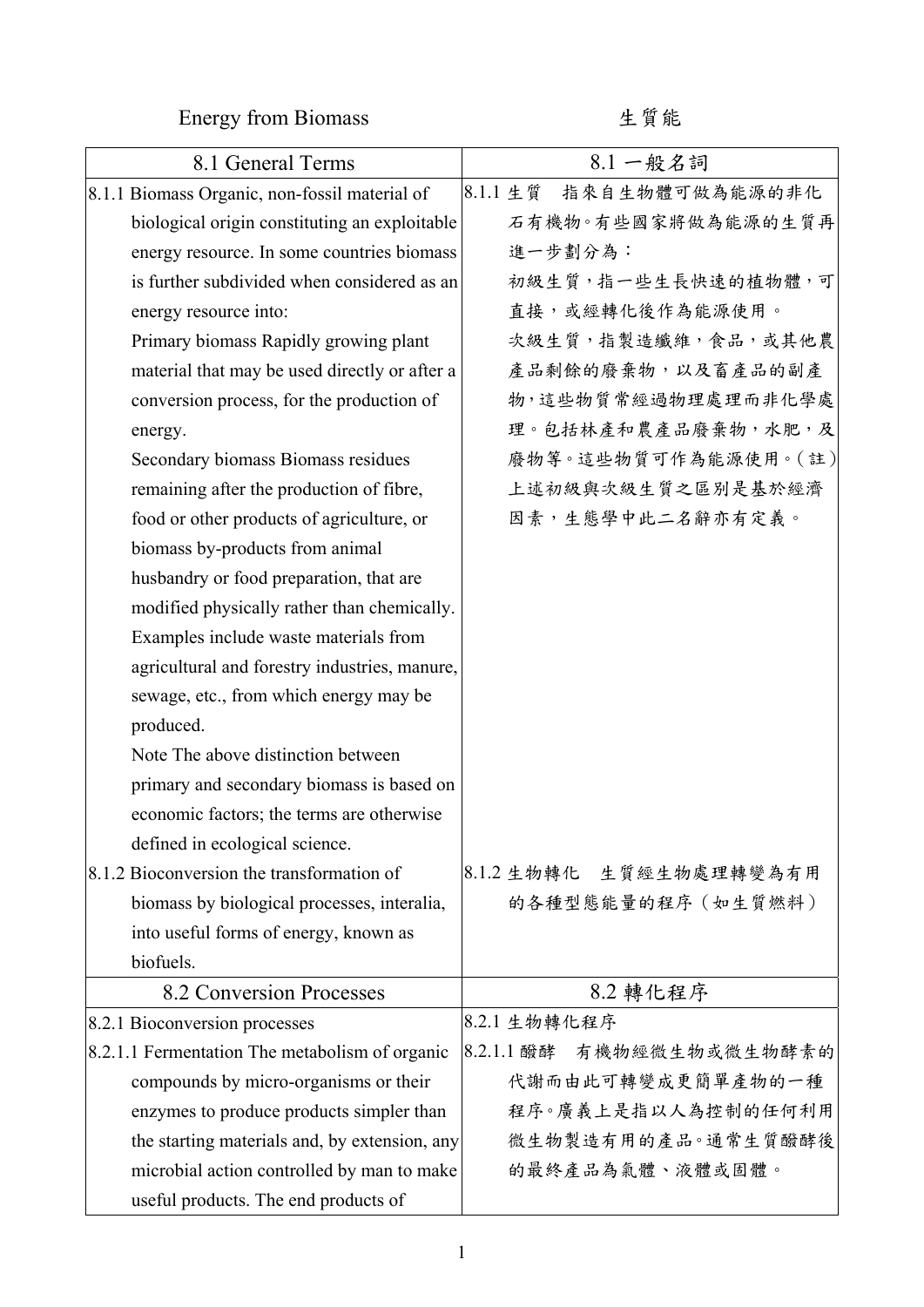biomass fermentation are generally gaseous, liquid and solid.

- 8.2.1.2 Aerobic fermentation Fermentation processes (see 8.2.1.1) conducted in the presence of oxygen; such processes are of little interest for the conversion of biomass to energy.
- 8.2.1.3 Anaerobic fermentation Fermentation processes (see 8.2.1.1) conducted in the absence of air. The following anaerobic fermentation processes are significant in obtaining useful forms of energy from biomass: alcoholic fermentation: fermentation processes whereby certain micro-organisms extract energy from glucose and other substrates, with alcohol as an end product; methane fermentation, generally termed anaerobic digestion: fermentation processes whereby organic acids produced by certain micro-organisms are converted by other micro-organisms to methane and carbon dioxide; the equipment for anaerobic digestion is termed a digester and the mixture of methane and carbon dioxide so produced is known as biogas.
- 8.2.1.4 Mesophilic bacteria Bacteria that are active at temperatures close to ambient temperature ( $t^{\circ} \leq 35^{\circ}$ C or 308°K): they form the principal conversion agents for secondary biomass.
- 8.2.1.5 Thermophilic bacteria Bacteria active at temperatures above ambient temperature (tº≤50ºC or 323ºK or, according to some authorities, tº≤68ºC or 341ºK). They are used for breaking down highly polymerized compounds (e.g. ligneous substances) present in certain kinds of primary biomass, particularly wood.

8.2.1.2 好氣(嗜氧)醱酵 在有氧氣的條件下 進行的醱酵程序(參閱 8.2.1.1)。這種程 序對於生質轉化為能源的作用助益不多。

8.2.1.3 嫌氣 (厭氣,厭氧)醱酵 在無氧氣的 條件下進行的醱酵程序。下列之厭氣醱酵 在以生質製造有用的能源上,極為重要。 酒精醱酵:藉著微生物的作用將葡萄糖或 其他基質中的能量抽出,酒精為其最終產 物;甲烷醱酵,通常稱之為厭氣消化,醱 酵過程中先由某些微生物將基質消化成 有機酸再由甲烷菌轉變成甲烷和二氧化 碳;厭氣醱酵的設備稱為消化槽,所產生 的甲烷和二氧化碳即為生物氣體。

8.2.1.4 嗜中溫菌在常溫(tº≤35ºC 或 308ºK)下 活躍的細菌:這種細菌是主要的次級生質 轉化者。

8.2.1.5 嗜熱菌 在高於常溫(tº≤50ºC 或 323ºK,或根據權威資料 tº≤68ºCº或 341ºK)下活躍的細菌。這種菌用來分解 存在於某些初級生質中的高分子聚合 物,特別是對木材。 (註)嗜熱菌也用來改善傳統上使用嗜中 溫菌的程序並藉以降低成本。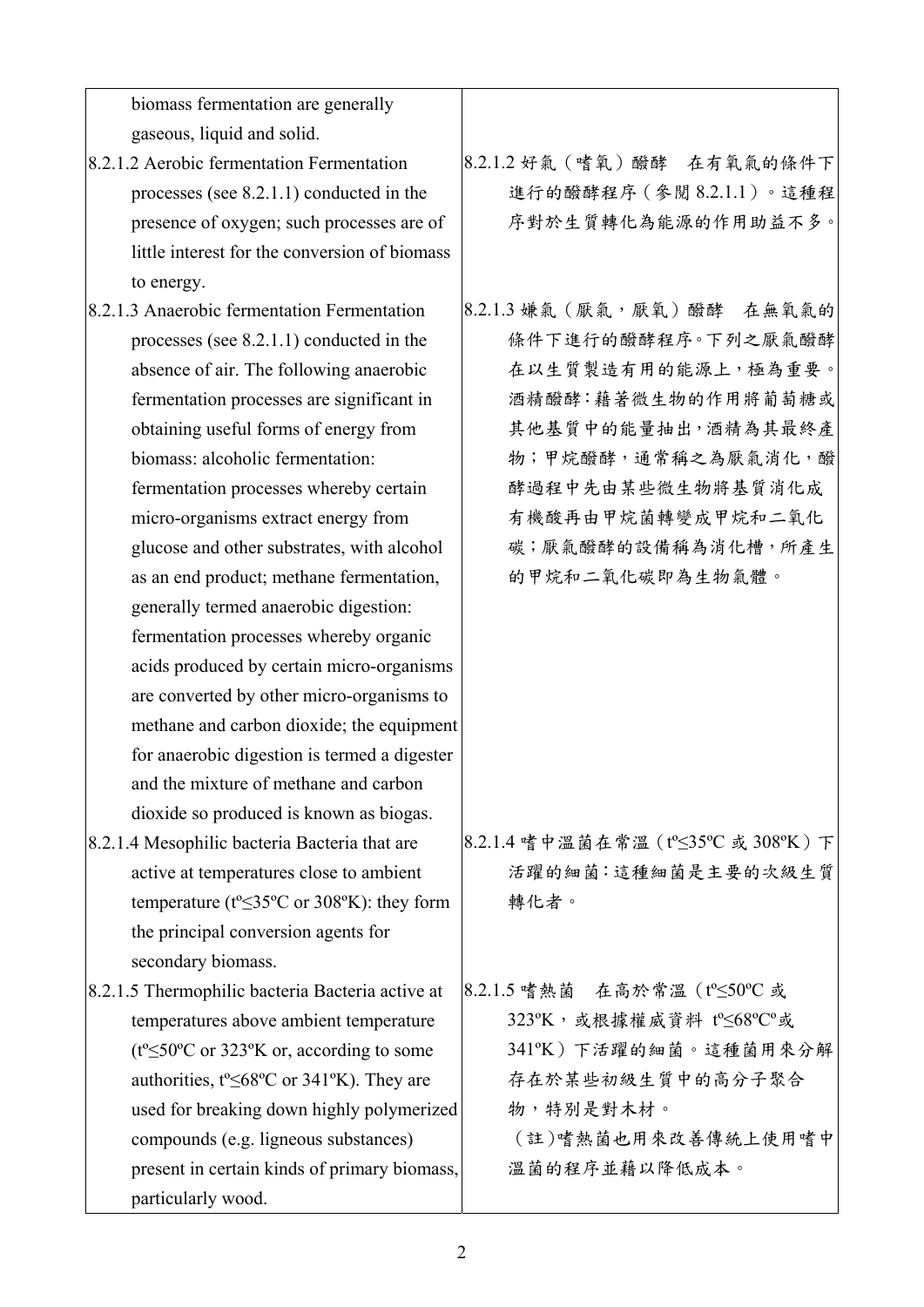| Note Thermophilic bacteria are also used in                     |                           |
|-----------------------------------------------------------------|---------------------------|
| order to improve the performance and                            |                           |
| reduce the costs of processes traditionally                     |                           |
| carried out by mesophilic bacteria.                             |                           |
| 8.2.2 Combustion and gasification                               | 8.2.2 燃燒與氣化               |
| 8.2.2.1 combustion An exothermic chemical                       | 8.2.2.1 燃燒 一種直接產生熱量的放熱化學反 |
| reaction intended for the direct production                     | 應。                        |
| of heat.                                                        |                           |
| 8.2.2.2 Pyrolysis The thermal decomposition of                  | 8.2.2.2 熱解 在無氧的情況下,以高溫    |
| biomass at high temperature ( $t^{\circ} \ge 200^{\circ}$ C) in | (t°≥200°C)將生質熱分解,其產物通常    |
| the absence of oxygen. The products are in                      | 是酸類,醇類,醛類,以及酚類的液態混        |
| general complex liquid mixtures of acids,                       | 合物,這些成份需用適當的方法分離。固        |
| alcohols, aldehydes and phenols which to                        | 態殘留物主要是木炭,可做為煉鋼焦炭的        |
| be marketable require to be separated by                        | 替代物。氣態產物則為含有一氧化碳,氫        |
| the appropriate processes. The solid residue                    | 氣,甲烷及其他氣體的中熱值~15MJ/3混     |
| comprises primary char, that may be used                        | 合氣體。                      |
| as a substitute for coke in iron-making. The                    |                           |
| gaseous products, a mixture of medium                           |                           |
| calorific value, $\sim$ 15 MJ/m <sup>3</sup> , contain carbon   |                           |
| monoxide, hydrogen, methane and other                           |                           |
| gases.                                                          |                           |
| 8.2.2.3 Air gasification; oxygen gasification Air               | 8.2.2.3 空氣氣化;氧氣氣化 空氣氣化是生質 |
| gasification is an exothermic process                           | 在高溫 (≥800℃) 下轉化成低熱值氣體     |
| whereby biomass is converted at high                            | $(2$ ~5mj/m3)的一種放熱程序,所需熱量 |
| temperatures ( $\geq 800^{\circ}$ C) into a low calorific       | 由部份生質在空氣中燃燒供應;氧氣氣化        |
| value gas $(2-5MJ/m^3)$ , by burning part of                    | 與空氣氣化相似,只是以純氧代替空氣做        |
| the biomass in air to supply the heat for the                   | 為氧化劑。產品是低到中級熱值的氣體         |
| reaction; Oxygen gasification is similar to                     | $(5\sim20 MJ/m^3)$ .      |
| air gasification but, instead of air, oxygen                    | (註)這兩種程序所產生的氣體成份可利        |
| free of significant contamination by inert                      | 用加以修飾,即在反應器中通入蒸汽,使        |
| gases is the oxidant. The product is a gas of                   | 氫氣和一氧化碳經催化作用合成替代天         |
| low to medium calorific value (5-20)                            | 然氣,或液態燃料,或化學藥品。           |
| $MJ/m^3$ ).                                                     |                           |
| Note The composition of the gas produced                        |                           |
| by both processes may be modified by                            |                           |
| blowing steam into the reactor and the                          |                           |
| hydrogen and carbon monoxide produced                           |                           |
| by the processes may be synthesized                             |                           |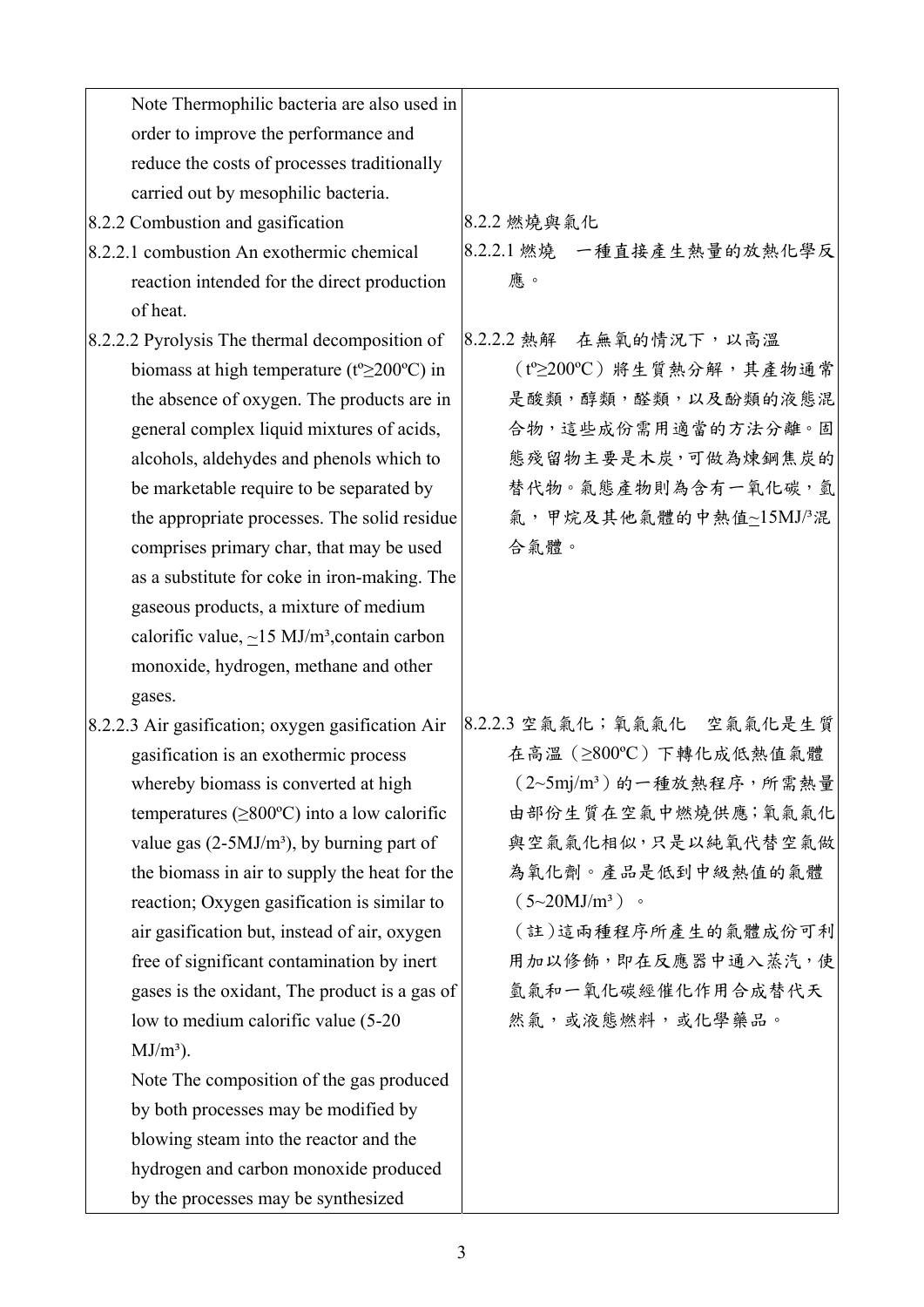| catalytically to yield substitute natural gas,   |                             |
|--------------------------------------------------|-----------------------------|
| synthetic liquid fuels and marketable            |                             |
| chemicals.                                       |                             |
| 8.2.3 Physical processes in bioconversion        | 8.2.3 生物轉化之物理程序 某些物理程序應     |
| technology                                       | 用到生物轉化技術中–為便於轉化的過           |
| Certain physical processes are employed in       | 程(例如減少水份含量,高水份含量是生          |
| bioconversion technology-to facilitate           | 質的性質,可用機器操作脫水,加壓脫           |
| conversion processes (e.g. reducing the          | 水,過濾等方法。)或為便於產品的回收          |
| high initial water content, characteristic of    | (例如於都市廢棄物掩埋場鑽孔到低層           |
| most biomass, by mechanical dewatering,          | 以回收厭氣消化所產生的甲烷,此外尚有          |
| pressure dewatering, filtering, etc.) or -to     | 蒸餾,傾倒,及其他分離程序)。             |
| recover the products (by drilling into the       |                             |
| lower layers of urban refuse dumps in            |                             |
| which methane is formed by in situ               |                             |
| anaerobic digestion, also distilling,            |                             |
| decanting or using other separation              |                             |
| processes).                                      |                             |
| 8.3 Exploitation and products of biomass         | 8.3 生質的利用及其產品               |
| 8.3.1 Fuel plantation; fuel farm; synfuel farm A | 8.3.1 燃料農場;合成燃料農場<br>種植生長快速 |
| plantation or farm of rapidly growing plants     | 植物的農場,可供應製造生物燃料所需的          |
| providing a supply of raw materials for the      | 原料。這種農場可做如下歸類,每種農場          |
| production of biofuels. Such plantations or      | 選擇適當的品種是依據生長速率,收穫難          |
| farms may be classified as indicated below.      | 應上的經濟性等因素決定。<br>易,及供        |
| In each case the choice of suitable species      | 燃料農場 可能是栽種樹薯,甘蔗,大戟          |
| is determined by such factors as growth          | 屬植物等作物的農業形態,或是種植油加          |
| rate, ease of harvesting, economics of           | 利樹快速生長樹木的林業形態,以做為燃          |
| supply, etc.                                     | 料的來源。                       |
| Fuel plantations; fuel farms (on land)           | 海洋燃料農場 是一種在海上的農場,利          |
| These may either take the form of                | 用生長極為快速具有潛力的巨型藻類,在          |
| agriculture in which manioc, sugar cane,         | 適當的條件下,生長速率是陸生植物的幾          |
| euphorbia, etc., are cultivated as basic         | 倍,將可做為燃料的來源;巨型海帶即顯          |
| products, or of forestry in which rapidly        | 示有此潛力。                      |
| developing trees, such as Pinus radiata or       | 淡水燃料农场 這是一種種植具有快速           |
| eucalyptus are grown, to serve as a source       | 生長潛力的淡水植物農場,例如布袋蓮,          |
| of fuel supply.                                  | 可做為燃料的來源。                   |
| Marine fuel farms These are offshore farms       | (註)燃料作物一詞是指生長迅速並種植          |
| that exploit the exceptionally high              | 在燃料農場,可做為燃料來源的植物種           |
| growth-rate potential of certain giant algae,    | 類。                          |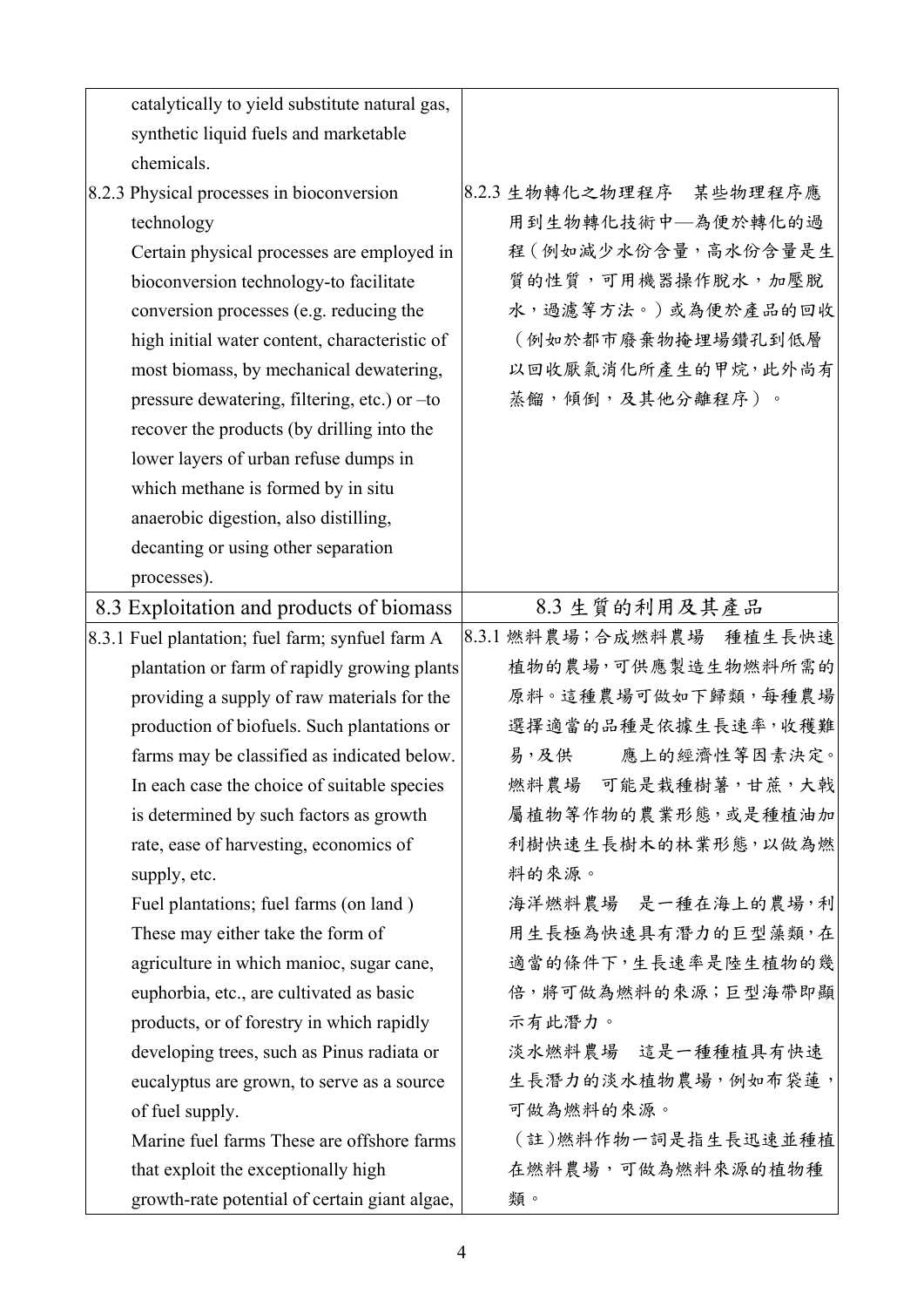| which, under suitable climatic conditions,    |                                                                             |
|-----------------------------------------------|-----------------------------------------------------------------------------|
| may be several times that of the most         |                                                                             |
| rapidly growing land plants, to serve as a    |                                                                             |
| source of fuel supply; Macrocystis pyrifera   |                                                                             |
| (Californian brown kelp) has demonstrated     |                                                                             |
| this potential.                               |                                                                             |
| Fresh water fuel farms These are farms        |                                                                             |
| based on the cultivation of fresh-water       |                                                                             |
| plants that have a rapid growth-rate          |                                                                             |
| potential, e.g. water hyacinth, to serve as a |                                                                             |
| source of fuel supply.                        |                                                                             |
| Note the term fuel crop is employed to        |                                                                             |
| describe species of plant chosen for their    |                                                                             |
| rapid growth and cultivated on fuel           |                                                                             |
| plantations or farms to serve as a source of  |                                                                             |
| fuel supply.                                  |                                                                             |
| 8.3.2 Biogas A gas composed principally of a  | 8.3.2 生質物氣體 由生質厭氣消化產生主要                                                     |
| mixture of methane and carbon dioxide         | 含有甲烷和一氧化碳的混合氣體,由這種                                                          |
| produced by anaerobic digestion of            | 混合氣體分離的甲烷稱為生物甲烷。                                                            |
| biomass; the methane separated out of this    |                                                                             |
| mixture is termed biomethane.                 |                                                                             |
|                                               | 8.3.3 Ethanol; ethyl alcohol Alcohol produced by  8.3.3 乙醇;乙基醇 (酒精) 由葡萄糖醱酵產 |
| the fermentation of glucose. The glucose      | 生的一種醇。葡萄糖來自含糖植物,例如                                                          |
| may be derived from sugar-bearing plants      | 甘蔗,甜菜,或澱粉質纖維質原料之水                                                           |
| such as sugar cane and beet or from starchy   | 解。酒精可以蒸餾法濃縮。                                                                |
| and cellulosic materials by hydrolysis. The   | (註)酒精可與汽油摻配成汽醇,這是一                                                          |
| ethanol may be concentrated by distillation.  | 種具經濟效益的汽車燃料。                                                                |
| Note Ethanol may be blended with              |                                                                             |
| petroleum products to produce an              |                                                                             |
| economically marketable motor fuel,           |                                                                             |
| known as gasohol.                             |                                                                             |
| 8.3.4 Methanol; methyl alcohol Alcohol        | 8.3.4 甲醇;甲基醇 主要是由化學合成的一種                                                    |
| primarily produced by chemical synthesis      | 醇,但也可由木材乾餾中獲得。                                                              |
| but also by the destructive distillation of   | (註)甲醇被認為是一種具有經濟效益的                                                          |
| wood, etc.                                    | 合成汽車燃料。                                                                     |
| Note Methanol is regarded as being a          |                                                                             |
| marketable synthetic motor fuel.              |                                                                             |
| 8.3.5 Charcoal The solid residue of the       | 8.3.5 木炭 木材乾餾熱解的殘留固體。                                                       |